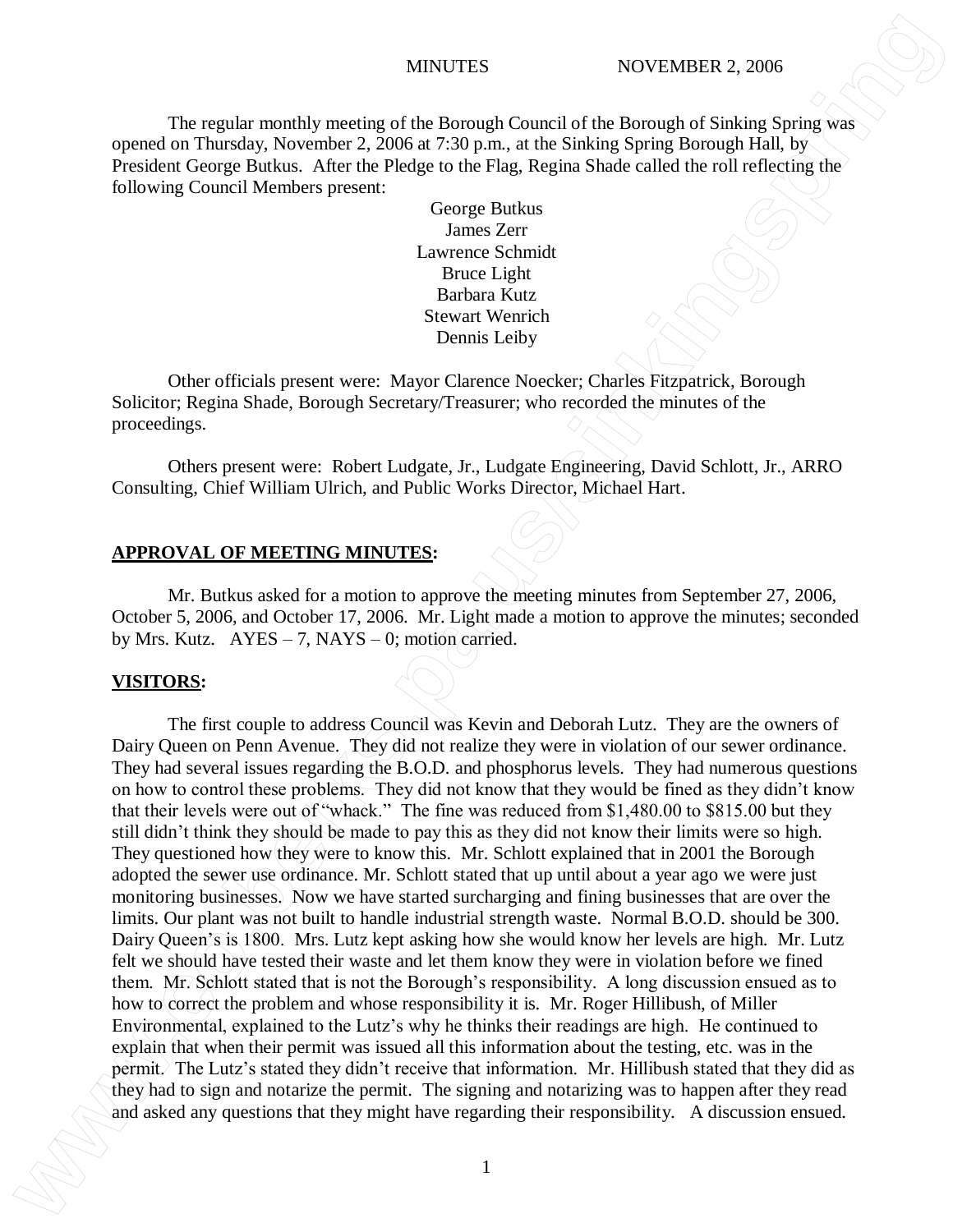#### **VISITORS (cont'd):**

Mrs. Lutz pulled the permit from her papers. Mr. Hillibush showed them exactly where it was signed and notarized. Mr. and Mrs. Lutz then left.

The next couple to address Council was Brian and Ann Young of 184 Sylvan Place. They have three (3) children. They received a letter requesting them to remove their basketball hoop from the curb. It appears this is an issue to the road crew. Mrs. Young stated they were hoping that they and Council could come to some type of arrangement that they can keep the hoop up during the spring and summer. Mrs. Young did not see what problem the road crew would have with their basketball hoop. Mr. Butkus stated the problem was with the street sweeper. Mrs. Young questioned what happened if she left her car parked in front of her house. Mr. Butkus stated they would go around it. A brief discussion ensued. Mr. Ludgate passed out an Ordinance that Spring Township has on their books currently. Mr. Ludgate stated the other issue has really nothing to do with cleaning of the streets but safety of the children. By allowing residents to play basketball or hockey on the street we could be setting ourselves up for a liability issue. If a child is struck we could be opening ourselves up to some real problems. Mr. Ludgate along with Mr. Schlott stated that many of the municipalities that they represent do have this type of ordinance on their books. Mrs. Young does not understand why some type of compromise can't be attained. Mr. Ludgate stated it is also for their safety. Mrs. Young stated that they are the parents and their children have been doing this for a long time. Mr. Wenrich questioned Mrs. Young if she is willing to get signed letters by everyone in her community relieving the Borough of any liability if the children should get hurt. She was willing to get her neighbors; but Mr. Wenrich stated no the entire community. Mr. Wenrich stated that there could be a child from across town that comes over to play with her kids and they get hit. He said he was not judging her as a parent; however she needed to look at it from Council's point of view. Mr. Young questioned if he gets hit on a street he can sue the municipality he is in. Mr. Ludgate stated depending on the circumstances he certainly could. Mr. Wenrich reminded them that we passed the skateboard ordinance for the same reason. He stated we do have playgrounds in the area. They can go there and play basketball. Mr. Wenrich made a motion to table this issue so that the recreation, streets, and safety committees can review this matter; seconded by Mr. Zerr.  $AYES - 7$ , NAYS – 0; motion carried. Mrs. Young asked if they should come back next month for the decision. Mr. Butkus stated he was not sure if they would be ready to give an answer at the next meeting; however we will let her know when they have come up with a solution. Mr. Roger Hillibush of Miller Environmental gave the monthly report for October, 2006. **www.co.berks.pa.us/sinkingspring**

### **APPROVAL OF BILLS:**

Mr. Light moved to approve the bills; seconded by Mrs. Kutz.  $AYES - 7$ ,  $NAYS - 0$ ; Motion carried.

#### **COMMUNICATIONS:**

There were no communications that needed discussion.

### **MILLER ENVIRONMENTAL REPORT:**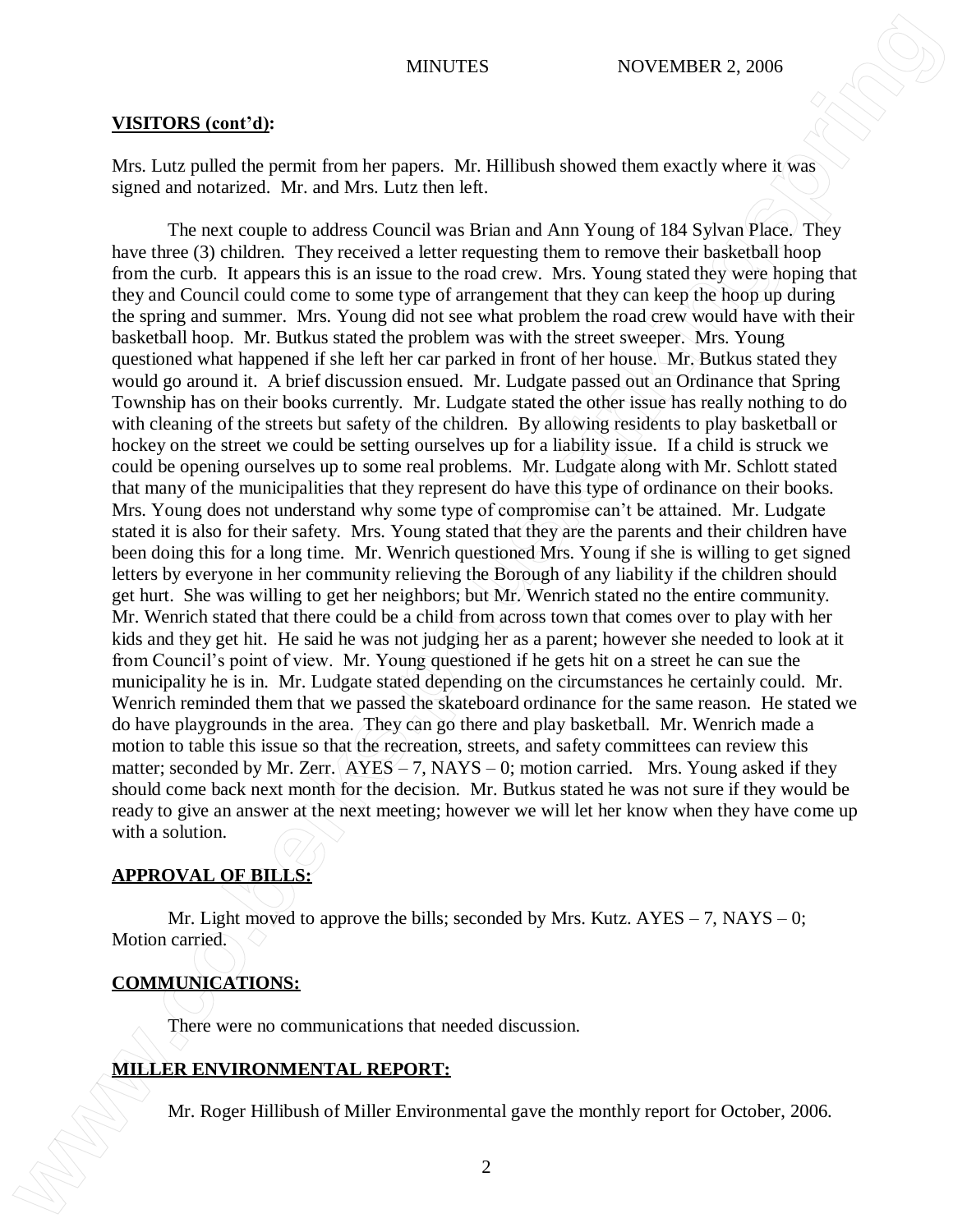#### **MILLER ENVIRONMENTAL REPORT(cont'd):**

The September, 2006 DMR was completed and submitted to the PA DEP during the month. There were no violations. The bio augmentation trial began March 1, 2006, a September, 2006 report was sent to the PA DEP along with the DMR. The third quarter local limits testing billing and data entry were completed during the month. Miller Environmental and ARRO Consulting conducted inspections at Williams Metalfinishing, Inc., F.M. Brown's Sons, Inc., Pagoda Industries, Inc. and Dairy Queen during the month. Three (3) year industrial permits were issued to Williams Metalfinishing, Inc. and Pagoda Industries during the month. The DMRQA/QC Study 26 was completed during the month; all analysis tests in house and at the contract lab were acceptable. Surveys to determine the need for a user's permit were sent out during the month to China King Chinese Restaurant, Mass Industrial Controls, and Phipps Label Company. The wastewater plant data was as follows: total monthly flow  $-21,916,000$  gallons, the average daily flow  $-707,000$ gallons, the maximum daily flow  $-1,060,700$  gallons, the minimum daily flow  $-574,900$  gallons, and there were no NPDES violations. They are waiting results from October 23, 24, 30, and 31, 2006; however no violations are anticipated. The following are each municipality's contribution to the total flow through the plant for the month. Note that a portion of the Sinking Spring flow included an unmetered portion of Spring Township. Sinking Spring – 73.4%, Lower Heidelberg – 17.3%, and South Heidelberg – 9.3%. Total rainfall for the month was 4.70 inches. The Miller Environmental staff completed the routine operation and maintenance duties responded to fifteen (15) PA One Calls during the month. There were no service calls. The staff read the collection system flow meters six (6) times during the month. They installed the I&I Spy Units during the month throughout the Borough. The units are due to be retrieved in mid November. They will be downloaded and the data will be evaluated to determine the I&I. The Vaughn Chopper Pump in the scum pit on number one secondary clarifier has incurred seal failure. They are currently requesting quotes for pick up to include disconnecting the pump from its power source, tear down and rebuild, delivery, installation and testing of the rebuilt pump. Dyna Tech, Inc. was in during the month for yearly service to the plant generator. Municipal Maintenance returned, installed and tested raw sewage pump number one during the month. Leffler Energy was in during the month to service the raw sewage building and garage heating units. Also the fuel oil tank was inspected. Reading Electric, Inc. was in during the month to replace a broken conduit, a broken receptacle box, and broken conduit clips on both oxidation ditches and both secondary clarifiers. The staff completed the painting of various pieces of equipment at the treatment plant as well. Mr. Butkus questioned how old the pump was. Mr. Hillibush stated it was installed in 1995 at the last upgrade. Mr. Butkus was wondering what shape the other ones were in. Mr. Hillibush said the other one was working okay. The use they get is very hard. They are showing their age. They have been servicing them since Miller took over but before that he can't say. Mr. Schlott asked if they were in rotation. Mr. Hillibush stated no, that there was only one (1) pump per pit. Mr. Schlott stated it would be safe to say they are wearing about the same. Mr. Hillibush stated all the parts are available. He has two (2) estimates. One (1) is a local company – Levan Machines from Fleetwood. They can have it back within a week to a week and a half. A brief discussion ensued to having the pump down. Mr. Schmidt stated the quote from Levan is \$5,572.00. The quote from Shinert is \$7,400.00. Mr. Ludgate stated we should make an attempt to get a third quote. Levan is a good company according to Mr. Ludgate and Mr. Hillibush. Mr. Schmidt made a motion to move ahead with the repairs not to exceed the current lowest bid of  $$5,572.00$ ; seconded by Mr. Leiby. AYES -7, NAYS – 0; motion carried. Mr. Ludgate stated that according to Mr. Schlott with the age of the pumps, we **MIH.LER ENVIRONNERTAL ARFOORTIGENTS:**<br>
The Septender, 2006 UMR was computed and substanted to the YA DEP denius the second Parts were associated to consider the second pump worked on as well. The second properties having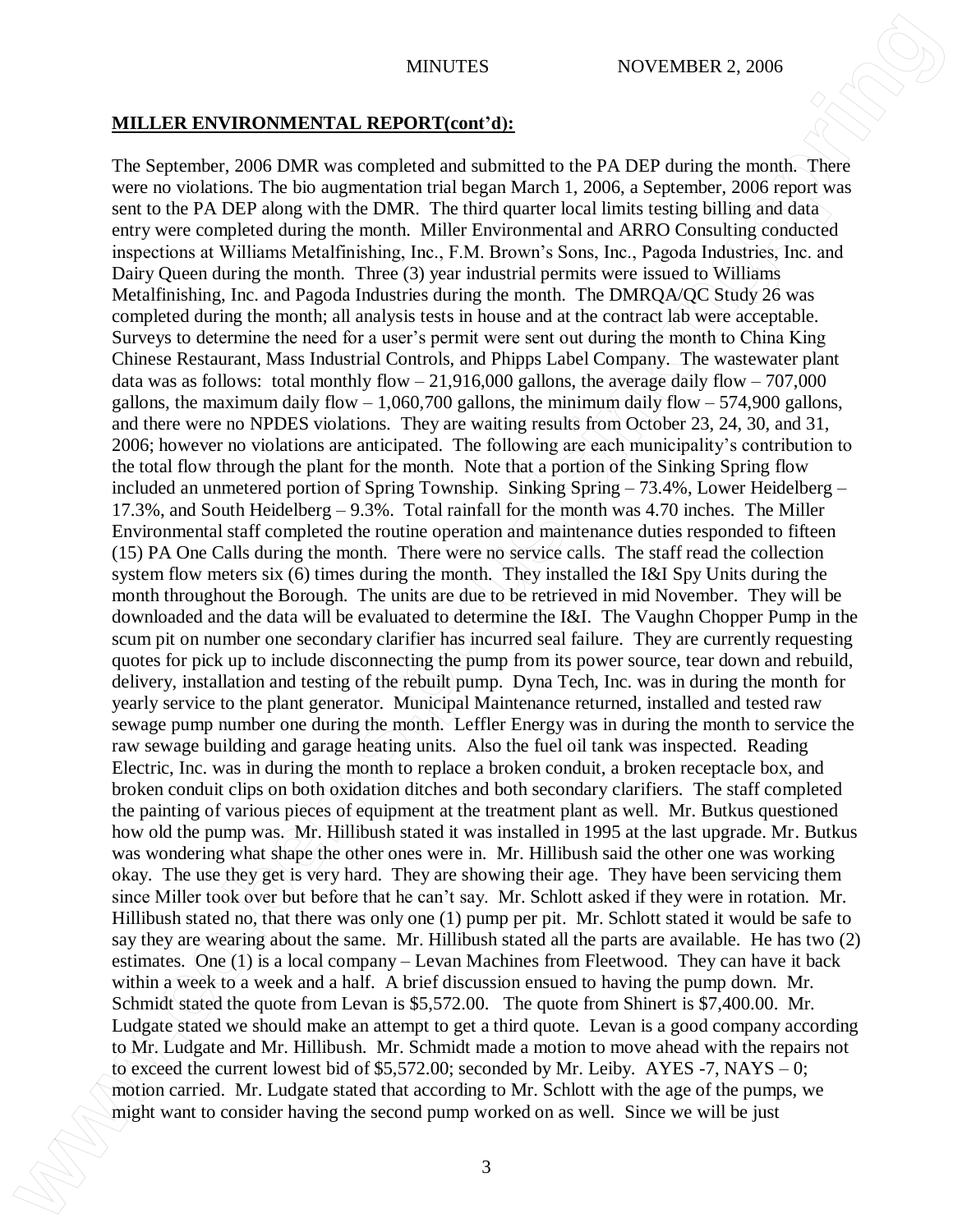# **MILLER ENVIRONMENTAL REPORT(cont'd):**

using the second pump while the first pump is being worked on, that will put more strain on it. Mr. Wenrich made a motion to have the second pump overhauled just as we are having the first one at the same cost; seconded by Mr. Schmidt. AYES – 7, NAYS – 0; motion carried. Mr. Schmidt stated that Miller received an award for the work they are doing at our plant. He congratulated them.

# **REPORTS OF COMMITTEES AND OFFICES:**

# **SEWER AND SANITATION – LAWRENCE S. SCHMIDT:**

Mr. Schmidt stated he had nothing further to report as far as sewer goes. He did inform Council that he is working on his budget.

# **BOROUGH SEWER ENGINEER – DAVID SCHLOTT,JR:**

Mr. Schlott stated that the report he handed out basically shows where we stand with the Sewer Use Ordinance implementation. On October 25, 2006 ARRO met with representatives of Miller Environmental to discuss maintenance items and a five (5) year maintenance plan at the wastewater plant and collection system items for 2007. They are holding off till the results from the study are complete.

## **RECREATION – STEWART WENRICH:**

Mr. Wenrich stated the Library is reviewing their by-laws. They need to do that by the first of the year. They are awaiting the arrival of the sign. Everything else is fine. Mr. Hart explained the problem we are having with the sign and it will be corrected. The electric service could be a problem. In order for us to get service we will need to set a meter base and then run it into the sign. Mr. Butkus stated when he talked to PPL they said it would be an afternoon project and it would not be a problem. That is not what they told Mr. Hart. A brief discussion ensued. Mr. Light asked Mr. Butkus who he spoke with. Mr. Butkus could not recall however he was sure it wrote it down in his notes. Mr. Light felt that would be the person we should go back and talk to. Mr. Wenrich stated that was something that was done a while ago. Mr. Hart is waiting to hear from PPL on Friday morning and it should be installed the following Monday. MILLER ENVIRONMENTAL REPORTION 15.<br>
We can get a second pump while the link pump is being would on, the will got now extend on it. Moreover them. The mean on the second to the mean on the second to the mean on the second t

# **PUBLIC WORKS DIRECTOR – MICHAEL HART:**

Mr. Hart informed Council that the large sinkhole on Diane Avenue has been repaired. Another sinkhole opened up on the railroad tracks on Columbia Avenue in the cross walk area. The railroad was contacted and it has been repaired. The fall cleanup went well. Mr. Hart noted seventeen (17) areas that uncollectible items were left out. He gave them an extra day to clean up their areas and if they stuff was still there he posted the properties. As of Monday morning all properties had been cleaned up. Mr. Hart is putting together a list of the location of all fire hydrants in the Borough. PA American stated that the Borough owns the fire hydrants. Mr. Ludgate stated we do own them. Mr. Hart checked with Mrs. Shade and they are not covered on our insurance.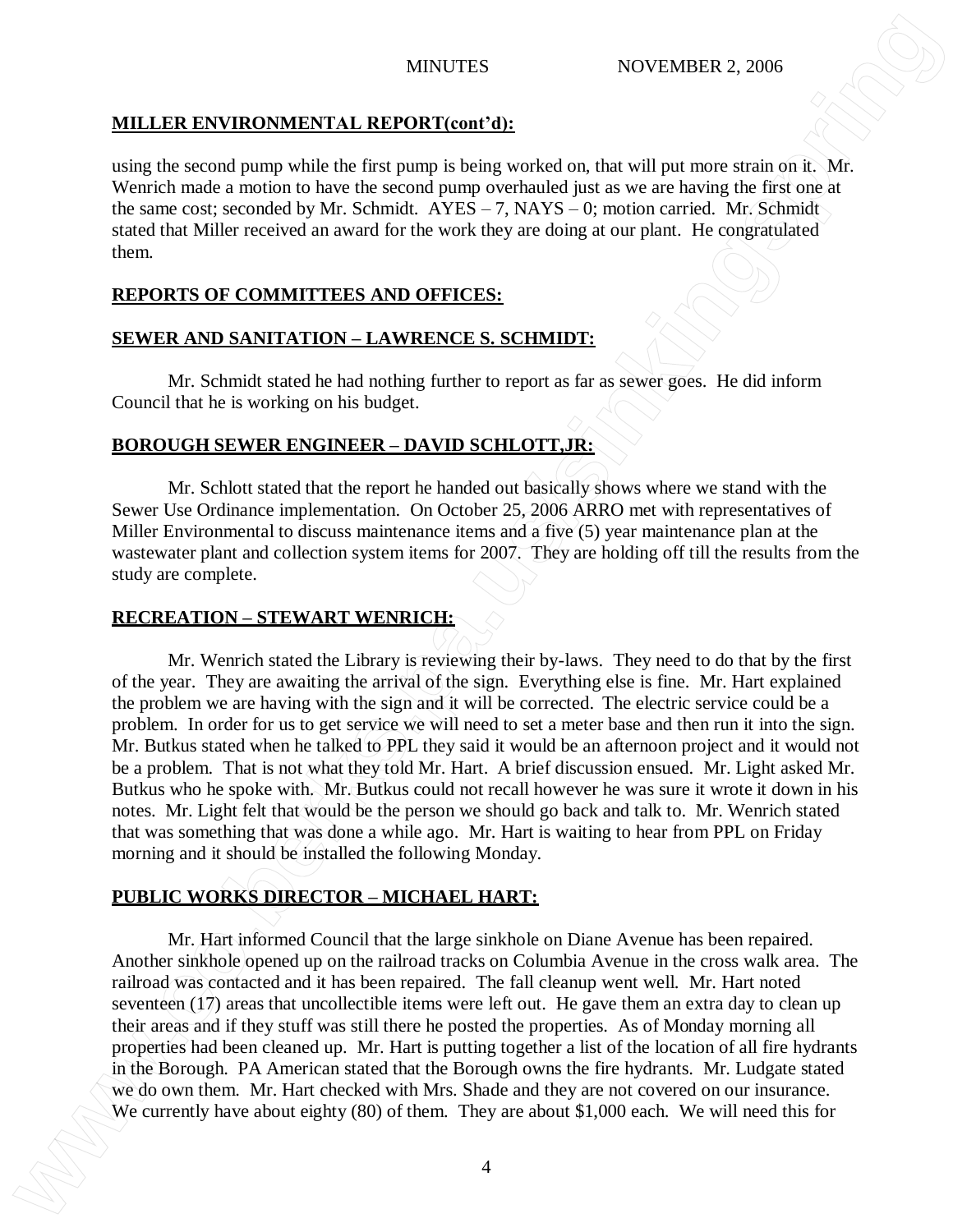# **PUBLIC WORKS DIRECTOR – MICHAEL HART (cont'd):**

budget purposes. Mr. Leiby questioned if PA American does the maintenance on them. Mr. Ludgate stated yes. They do the internal maintenance. Mr. Schmidt questioned where they got the information that we own them. From what he has heard, this is quite unusual for a municipality to own fire hydrants. A brief discussion ensued. Mrs. Shade questioned what she will need to add them to the insurance. She continued that she called our insurance carrier; they stated the hydrants were never on our policy. The amount for each hydrant is \$1,500.00 to \$2,000.00. Mr. Schlott feels \$2,000 would not be out of line. Mr. Hart asked Council if it was their wish to have a dumpster just for clippings or can the residents throw any debris in them. Zwicky stated we can put anything in the dumpsters. Mr. Schmidt stated that was different than what was originally planned. Mr. Schmidt stated that if residents can't get the debris in the dumpsters to just leave it on the ground and our guys will pick it up and place it in the dumpsters. The last item had to do with Cacoosing Avenue. Mr. Hart was approached by the contractor (General Asphalt Paving) about doing the restoration for the water line. He wanted to know if we wanted a permanent patch over the trench or should he just put binder in as we were thinking of repaving the street. Mr. Ludgate stated that our prior public works director was going to propose that this road get redone either next year or the year after. He was of the mind to just put binder in as Brookfield Manor should be completed by then. Mr. Leiby questioned if Mr. Ludgate called Ryan Homes about opening the driveway that a resident wanted open. Mr. Ludgate did call them and they will not open it at this time. It is their prerogative. Mr. Butkus questioned if we will get a credit for the wearing course. Mr. Wenrich wanted to take that money and fix Columbia Avenue. Mr. Butkus stated it is a state road. Mr. Leiby wondered if a letter was sent to the state to repair that road. No letter has been sent as of yet. Mr. Ludgate will send them a letter. Mr. Ludgate feels if Ryan's built out is two (2) years then we should go with the binder; however if it is longer than that we should tell them to top it. Mr. Ludgate will talk to Ryan Homes. Mr. Zerr made a motion to allow Mr. Ludgate to talk to Ryan Homes and make the determination; seconded by Mr. Leiby. AYES – 7, NAYS – 0; motion carried. **NONTERS INTERTIVES**<br> **NOVEMBER 2006**<br> **NOVEMBER 2006**<br> **NOVEMBER 2006**<br> **NOVEMBER 2006**<br> **No report. As Ladisty guestioned if**  $\mathbf{H}A$  **Anarchive to the ministernic on them. Moreover, the lowest<br>
Longitude and the System** 

# **DENNIS LEIBY – PROPERTY AND MAINTENANCE:**

Mr. Leiby stated that the walk through was completed on two (2) of the phases. Mr. Butkus stated several residents have stopped him on the street and said that stuff was getting done and they were happy with our new public works director.

# **BRUCE LIGHT – RECREATION:**

Mr. Light stated that the Borough's open house will be Wednesday, December 6, 2006 from 7 p.m. till 9 p.m. Santa Claus will be going around the Borough on the fire truck but at this time, no date and time have been established. Mr. Light encouraged anyone that could solicit door prizes to please do so. In addition, he thanked the road crew for getting the sign up and ready to go at the old Borough Hall.

# **BARBARA KUTZ - ADMINISTRATION & FINANCE :**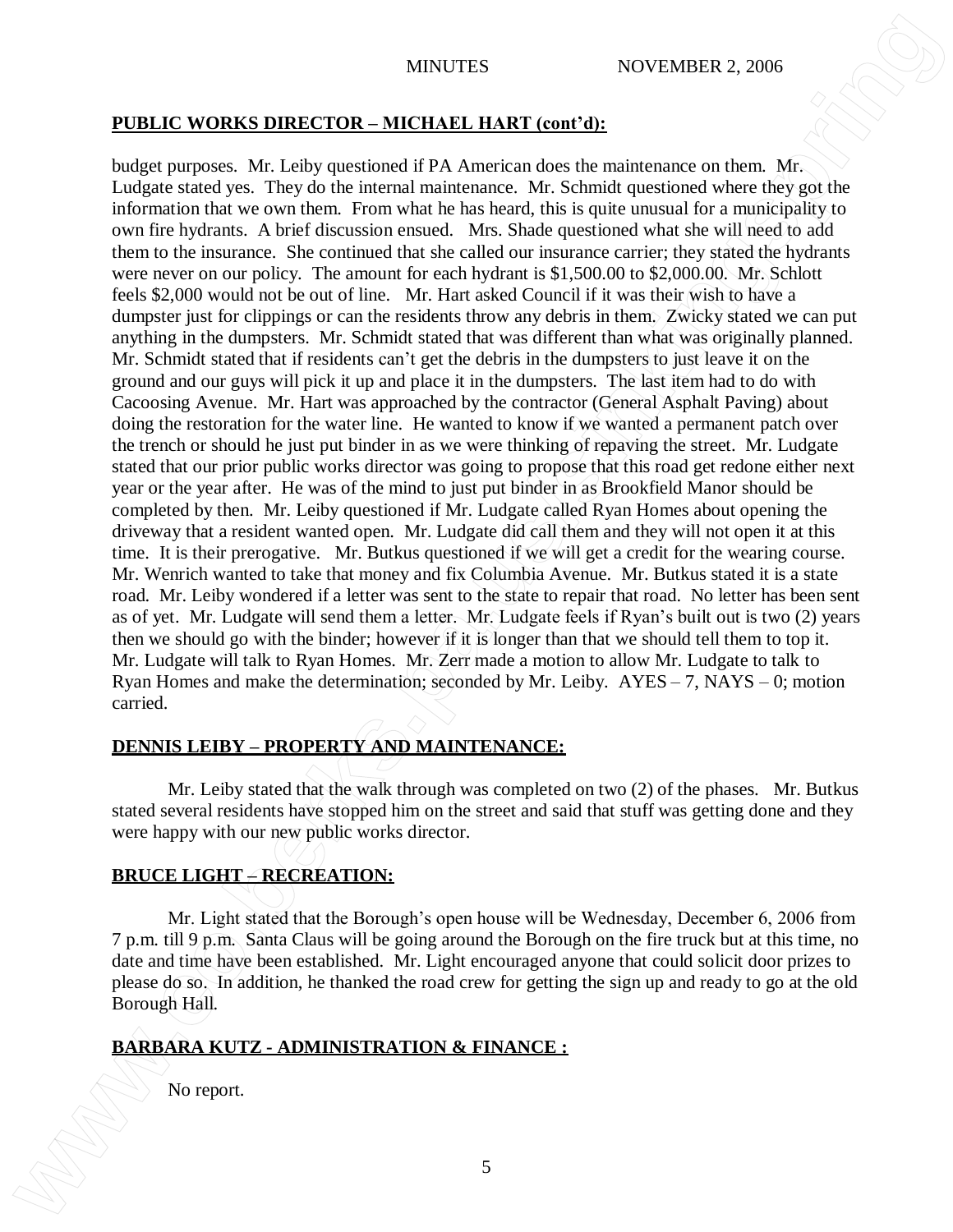#### **JAMES ZERR - PUBLIC SAFETY:**

Mr. Zerr's first issue was the Rt. 422 Corridor. It is moving ahead. The RATS committee has met and should be starting in the spring. Mr. Butkus questioned what the RATS committee was. Mr. Zerr stated it was the Reading Area Transportation Study committee. The project comes in at \$1,600,000.00. The biggest cost is our Rts. 724, 222, and Mull Avenue intersection. The cost for that intersection alone is about \$200,000.00. A payment is due to South Heidelberg for the project in the amount of \$2,527.74. Mr. Light made a motion to pay South Heidelberg Township for the study in the amount of \$2,527.74; seconded by Mr. Schmidt. Mr. Butkus questioned if this was our last payment. Mr. Schmidt stated there probably will be one (1) more payment. Mr. Zerr stated that we are still within the guidelines. Mr. Butkus asked for a roll call vote.  $AYES - 7$ , NAYS – 0; motion carried. The Safety committee met and the budget was discussed. This will be added into the budget process. The next item had to do with Chief Ulrich. The Chief stated that he would like to advertise for sealed bids for the 1995 Caprice. Mr. Zerr made a motion to advertise for sealed bids for the old police car; seconded by Mr. Light.  $AYES = 7$ , NAYS – 0; motion carried. Chief Ulrich stated that the residents of 32 S. Hull Street have moved. Mr. Zerr stated that everyone received a copy of the Chief's report for the prior month. Mr. Butkus asked the Chief to inform the public on the number of calls they responded to. Chief Ulrich stated that they responded to 179 calls. Fifty citations and tickets were written. Ten (10) total UCR reportable offenses which is very low. The Chief stated their monthly reports are also on their website. The next item was the fire department. Council received a copy of their report. The fire company had elections and new officers were elected. The two (2) new officers were there. The First Assistant Fire Chief is Matthew Zerr. The Second Assistant to the Chief is Harry Reinhold. The Safety Committee was assured that the Fire Department will have a representative at each meeting unless a prior commitment or problem arises. Mr. Matthew Zerr stated they responded to twenty six (26) incidents the past month. He gave a break down. Mr. Zerr stated that the fire company just finished the State Operation Course (sixteen hours). He explained what the course consisted of. Mr. Schmidt made a motion to recognize Mr. Zerr as the First Assistant to the Chief and Mr. Reinhold as the Second Assistant to the Chief: seconded by Mr. Light. AYES – 7, NAYS – 0; motion carried. **EXPLAINES STERR - PULTILIC SAFFLYY.**<br>
NIMETTES<br>
IMMEDIATORIES 2006<br>
IMMEDIATORIES 2006<br>
IMMEDIATORIES 2006<br>
IMMEDIATORIES 2006<br>
IMMEDIATORIES 2006<br>
IMMEDIATORIES 2007 (1993) A discussion ensued. We formed a task UATA cons

## **MAYOR NOECKER:**

Mayor Noecker stated that he swore in two (2) new part time police officers, Mr. John Sheperak, and Mr. Christian Yanak.

## **COUNCIL PRESIDENT – GEORGE BUTKUS:**

Mr. Butkus wanted to again state that we have a new public works director and that he was doing a wonderful job. He thanked him for the job he is doing.

## **UNFINISHED BUSINESS:**

The first item was the PEL Study. Mr. Butkus stated this was over publicized as the merger. The question is do we want to have the PA Economy League due a study about potentially merging with Spring Township. This does not mean we are; it is a fact finding mission. Mr. Butkus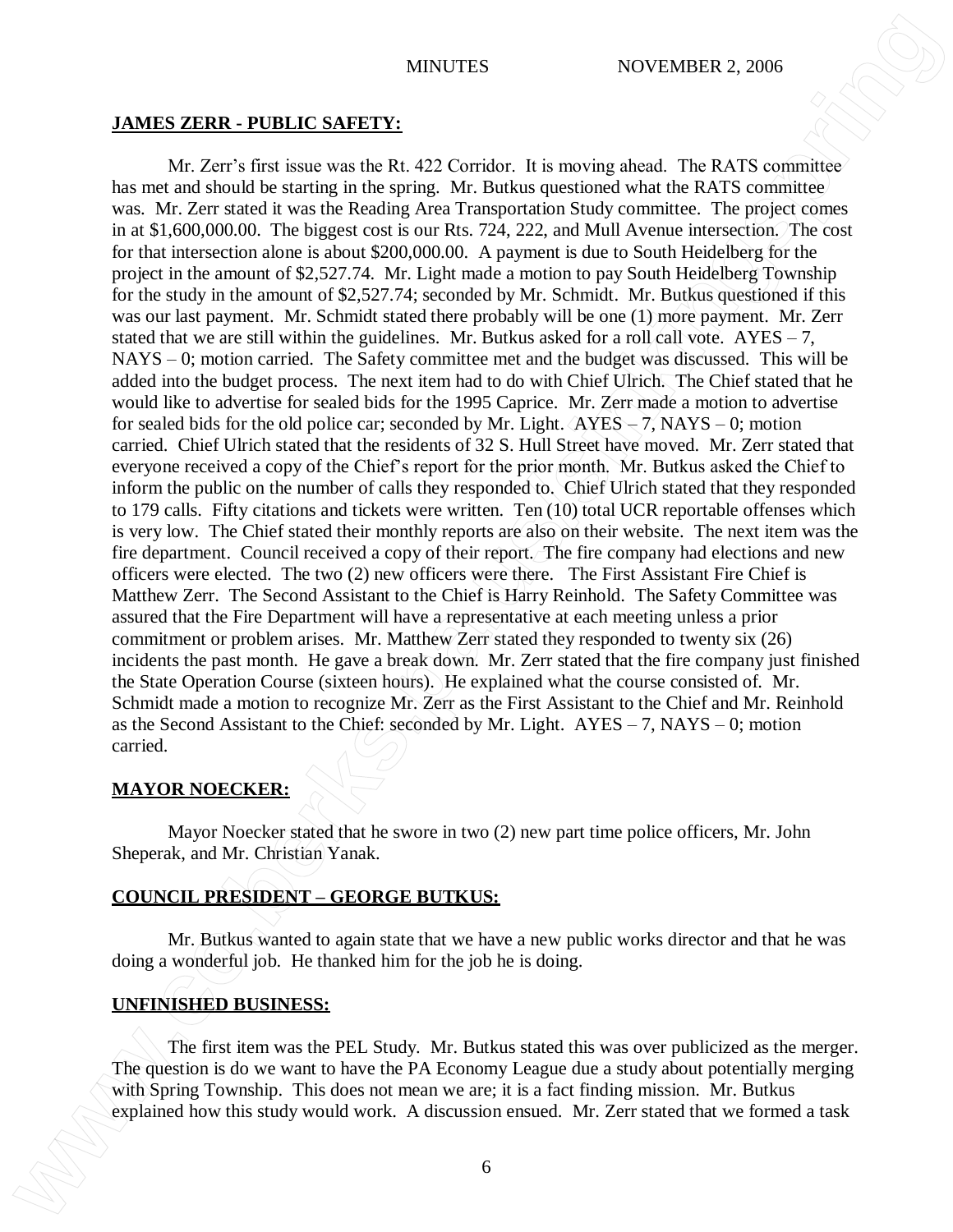#### **UNFINISHED BUSINESS (cont'd):**

force about merging fire departments. He feels we should wait and see what this study finds. He feels strongly about this. Mr. Zerr does not feel it is a pressing issue at this time. Mr. Schmidt stated the study Mr. Zerr was referring to was strictly Fire Company related. Mr. Zerr stated yes but that does not mean it couldn't be done for other matters. Mr. Schmidt questioned Mr. Zerr if that means that he is implying that we are merging with South or Lower Heidelberg Townships. Mr. Zerr stated at this time no. Mr. Schmidt stated at this time then the PEL Study would not interfere with that study at all. The reason that this is being brought up to a more advanced stage is because this Council has authorized Mr. Schmidt to go to Spring and see if we could get prices on various issues. Mr. Schmidt stated that the cost they are giving us for the grass collection – we would be almost be ignorant not to use them. This will be brought up for discussion at our budget meeting. If we are going to ask them, then we would be remiss if we don't do the study. The study does not bind us, it does not do anything. It would let us know if we could improve our own infrastructure. Mr. Butkus stated that he has heard the comment from Spring Township that "we will work with them; however they eventually will become part of us." Mr. Schmidt stated he never heard that. Mr. Leiby wondered who pays for this study. Mr. Butkus stated the County. Mr. Leiby stated no that we are paying for it. Mr. Schmidt stated that was a good point; however if we don't use the money someone else will. Mr. Schmidt stated you are paying it into the County now, you might as well take advantage of it and use it, or someone else will use it. Mayor Noecker stated over a year ago we spent money to get the lawn waste site created; now we are going to disband it. We have our residents trained where to put it. The Mayor stated Spring Township is trying to run the entire County and we should do away with the study and stay as the Borough. Mr. Light stated we didn't say we were doing away with the yard waste site that has to be voted on. We don't know what the cost will be. Mr. Wenrich would like Sinking Spring to remain its own entity. He explained why. A brief discussion ensued. Mr. Ken Harting, Mr. Paul Speece, and Mr. Francis Butkus addressed Council. Mr. Ludgate stated that before this would happen this item would need to be placed on a referendum and both Spring Township and the Borough residents would need to vote on this. The earliest date that this would happen (on the referendum) would be four (4) years. The report would be done in two (2) years. Mr. Zerr made a motion to drop this discussion; seconded by Mr. Leiby.  $AYES - 6$ ,  $NAYS - 1$  (Mr. Schmidt); motion carried. **STATISTEE DRIVENES (COMPRETTS** SCOYPANTER 2 (2006) Exception 2 (1008) and the third Thursday (1008) and the state of the third Thursday. It was decided to the workshop should be the third Thursday. The mean of the state o

#### **NEW BUISNESS:**

The first item was PMRS allocation for 2006 excess interest. Mr. Fitzpatrick stated interest was earned on some accounts. The amount was \$4,955.00. They want to know how to allocate it. Mr. Fitzpatrick's recommendation is to allocate it in the way it was earned. Mr. Zerr made a motion to allocate it the way it was earned and it should be allocated proportionally; seconded by Mr. Wenrich. AYES  $-7$ , NAYS – 0; motion carried.

The next issue was Council meeting dates for next year. Mr. Butkus stated that he knows some members of Council are fond of having workshop meetings and he sees no problem with that however he would to like spread the meetings out instead of having them the fourth Wednesday, maybe moving them to the third Wednesday. He would like to rebalance it. He feels this will be more practical. A brief discussion ensued. Mr. Wenrich feels that workshops are beneficial. Mrs. Shade reminded Council that the recreation committee meets the third Wednesday. Mr. Butkus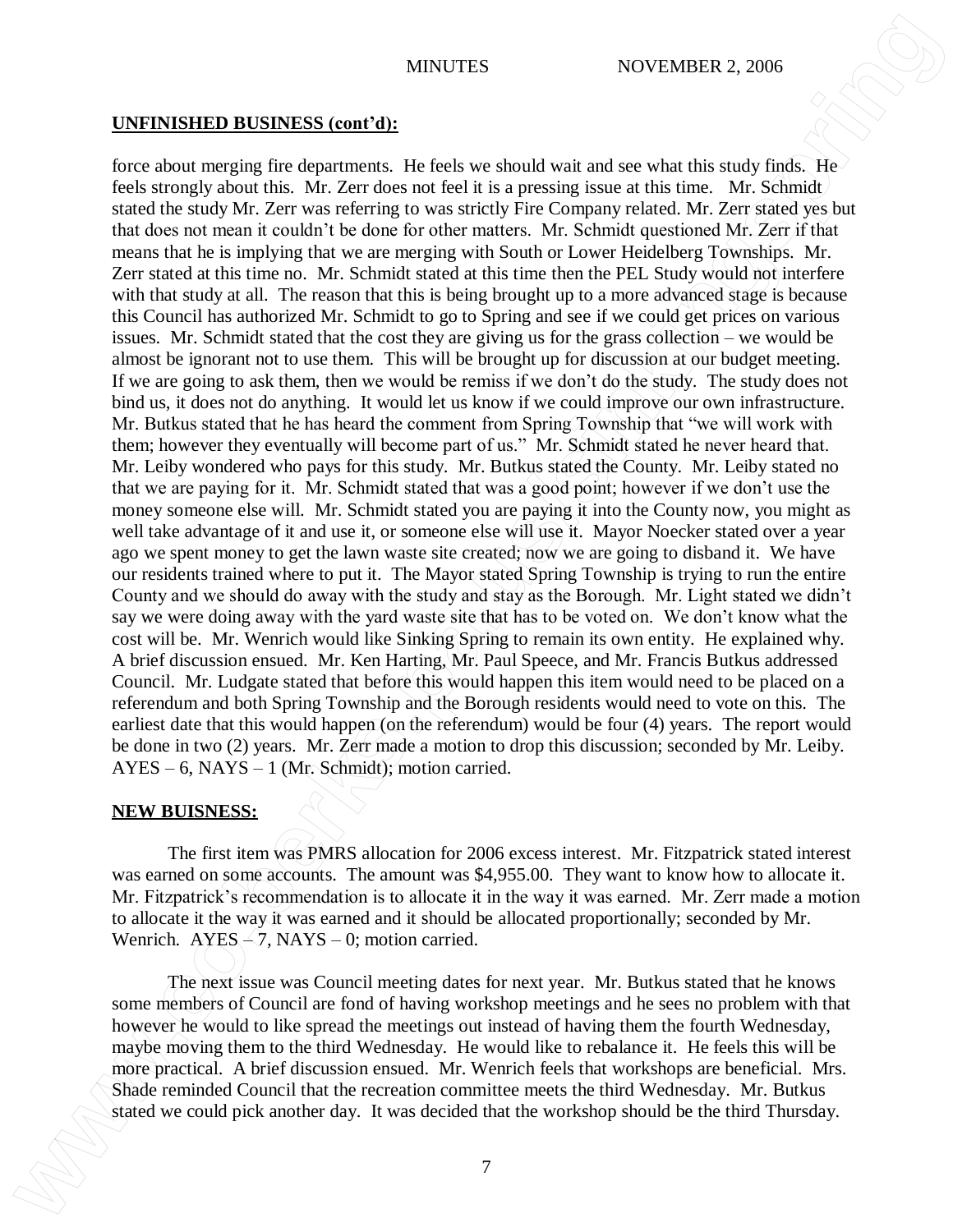#### **NEW BUISNESS (cont'd):**

Mrs. Kutz made a motion to change the workshop day to the third Thursday at 7:30 p.m.; seconded by Mr. Leiby. AYES – 6, NAYS – 1 (Mr. Zerr); motion carried. (Upon further listening to the tapes when Mr. Butkus restated the dates and times, "as needed" was added.) Mrs. Shade stated she needed a motion to pass the resolution establishing the meeting dates for 2007. Mr. Leiby made a motion to accept the resolution establishing the meeting dates for 2007; seconded by Mrs. Kutz. AYES – 6, NAYS – 1 (Mr. Zerr); motion carried.

Appointing the auditors for the year 2006 was next on the agenda. Mr. Zerr made a motion to appoint Reinhart and Company as the Borough's auditors for the year 2006; seconded by Mr. Wenrich.  $AYES - 7$ ,  $NAYS - 0$ ; motion carried.

Mr. Wenrich made a motion to cancel our November workshop meeting due to Thanksgiving; seconded by Mrs. Kutz.  $AYES - 7$ , NAYS – 0; motion carried.

A budget meeting is scheduled for Monday, November 13, 2006.

#### **BOROUGH ENGINEER - ROBERT LUDGATE, JR.:**

The next item was the expiration of the maintenance period for roadway dedication for Wagner Farms Phase 11A and III. Everyone received a copy of a letter from Mr. Peter Eisenbrown of Ludgate Engineering. There was a site inspection on September 23, 2006. Several issues were discovered however Grande has corrected them. Ludgate recommends that the current maintenance bond need not be retained. The developer could be released of the maintenance bond. Mr. Zerr made a motion to release Grande of the maintenance bond; seconded by Mr. Light.  $AYES - 7$ , NAYS – 0; motion carried.

The next issue was the same as above only covered Columbia Court Phase II. Ludgate made the same recommendation. Mr. Zerr made a motion to release Grande of the maintenance bond; seconded by Mr. Wenrich.  $\angle$ AYES  $\angle$ 7, NAYS – 0; motion carried.

The sinkhole on Diane and Maria was next. Mr. Frederick Reigel, Grande's attorney, sent a letter to Mr. Fitzpatrick requesting the release of the \$10,000.00 we are holding in escrow for the sinkhole. Mr. Ludgate feels we should not release the money. Mr. Wenrich made a motion to apply the \$10,000.00 we have in escrow to pay for the sinkhole repair to Diane Avenue; seconded by Mr. Zerr.  $\angle AYES - 7$ , NAYS – 0; motion carried. The amount of Kuser's bill was in the area of \$17,560.00.

Mr. Ludgate put together a memo regarding a long standing problem regarding Mr. Kenneth Walters from across the street. Mr. Ludgate stated unlike Mt. Home Road the Borough did not cause this problem. There was paving done that has created more of a problem as the French drain has failed. If this has been brought up under Ludgate he would not have allowed the developer to use a French drain; however he was not the engineer. Mr. Ludgate still feels we do not have the same liability that we had at Mt. Home Road. If Council does desire to do something, Mr. Ludgate did give them some ideas of what could be done. Mr. Leiby feels we should table this till next **MINUEST SCONGIFY CONDUCTES**<br>
NET A LONGIFY A LONGIFY AND THE PRODUCT AND THE PROPERTIES AND A LONGIFY AND A LONGIFY AND HAS BEEN AROUND THE PROPERTIES AND A LONGIFICATION OF A LONGIFICATION OF A LONGIFICATION OF A LONGIF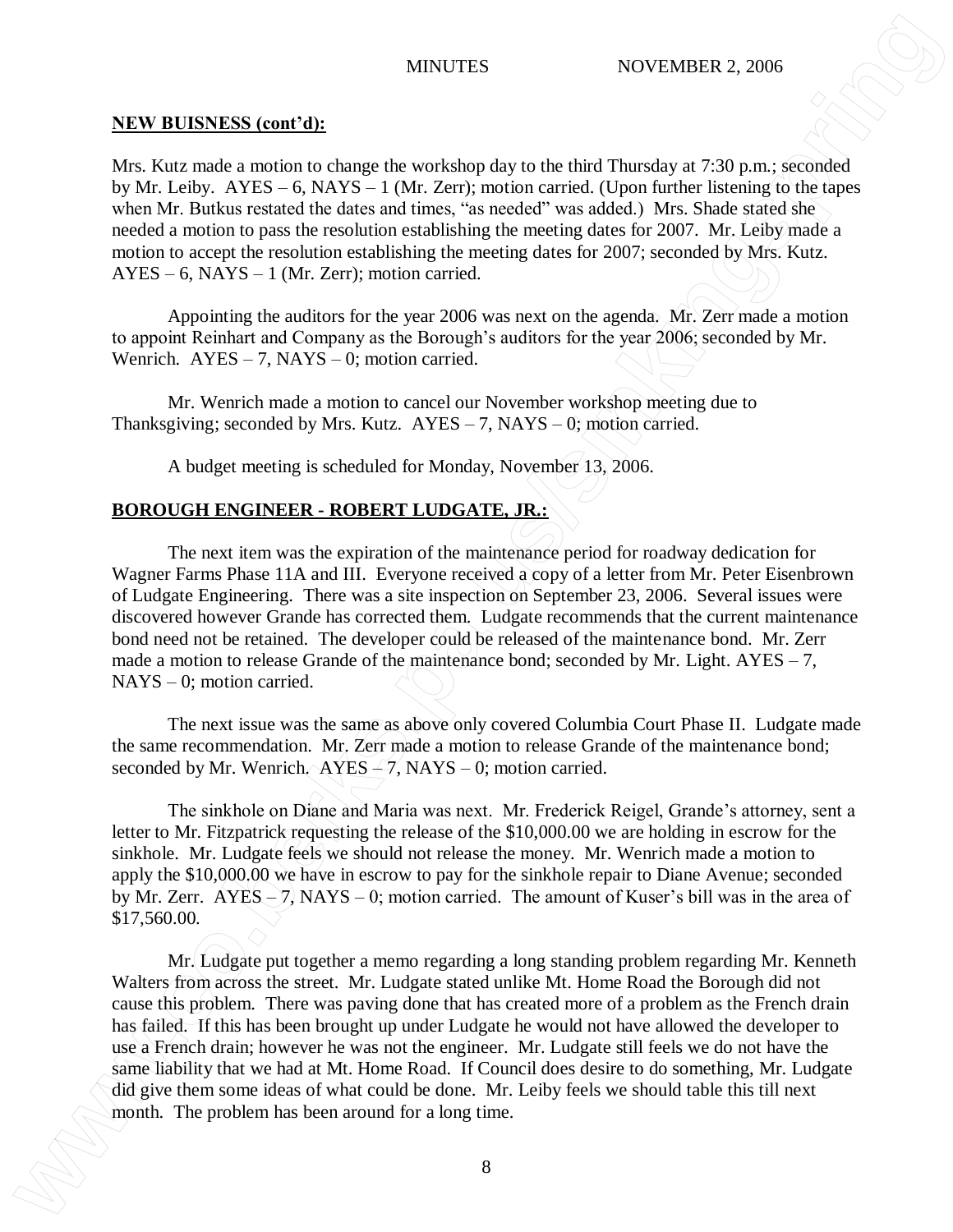# **BOROUGH ENGINEER - ROBERT LUDGATE, JR.(cont'd):**

Mr. Ludgate has denied a permit for someone in Brookfield Manor that wants to put a shed in. There is a record plan that states there is to be a permanent landscaped earthen berm along Reedy Road for those reverse frontage lots. There is also a self imposed set back law that is greater than imposed by the zoning ordinance. This gentleman does not have the right to ignore those two (2) features thus he can't give them a permit. He just wanted to let Council know this. The plan will need to be changed.

## **EXECUTIVE SESSION:**

Council went into Executive Session at 9:45 p.m.

# **RECONVENE:**

Council reconvened at 9:50 p.m. No action was taken.

# **BOROUGH SOLICITOR – CHARLES FITZPATRICK:**

The first item was a form we received from the PA State Unemployment Bureau for relief from charges. After reading through it, he stated if we pay \$700 to the State we would be relieved for charges paid to people who aren't entitled to receive it. Mr. Wenrich stated it is like insurance. Mr. Fitzpatrick made the recommendation that we do like we did in the past and not pay it. Mr. Light made a motion not to sign the form; seconded by Mr. Wenrich.  $AYES - 7$ ,  $NAYS - 0$ ; motion carried.

The next issue was the ordinance for Traditions. This is who wants to develop Village Greens Golf Course. The Planning Commission still has some questions that were addressed to him. Mr. Fitzpatrick is meeting with Mr. Anthony Maras, the attorney for Traditions, on Friday morning. It is not finalized with the Planning Commission. Mr. Ken Harting, Planning Commission member, agrees. He stated a few of his concerns. A discussion ensued about some of his concerns. Mr. Ludgate did say these are some good issues he raised. Mr. Ludgate stated many of these concerns will be discussed.

# **PUBLIC COMMENT PERIOD:**

Mr. Harting was concerned about how the trash will be handled next year. He explained how he prorated his rent to his tenants based on last year. Mr. Butkus asked Mr. Schmidt to explain what he has discovered about our trash rates for next year. He also assured everyone that this has not been voted on as of yet. Mr. Schmidt stated the basic idea will remain the same; however we will be charging \$100 per unit for any dwelling having more than two (2) units. This is only on commercial properties. So, if a unit has only two (2) units the bill will remain at \$400.00. If a building has three (3) units, it will be the \$400.00 for the first two (2) units, plus an additional \$100 for the third unit for a total of \$500.00. **STATE ANTIFICATE CONSTRUME ANTIFICATE ANTIFICATE ANTIFICATE ANTIFICATE CONSTRUME ANTIFICATE CONSTRUME ANTIFICATE CONSTRUME ANTIFICATE CONSTRUME ANTIFICATE CONSTRUME ANTIFICATE CONSTRUME ANTIFICATE CONSTRUME ANTIFICATE CO** 

Mr. Marvin Coldren stated that we are "still screwing" the single homeowners. Mr. Schmidt